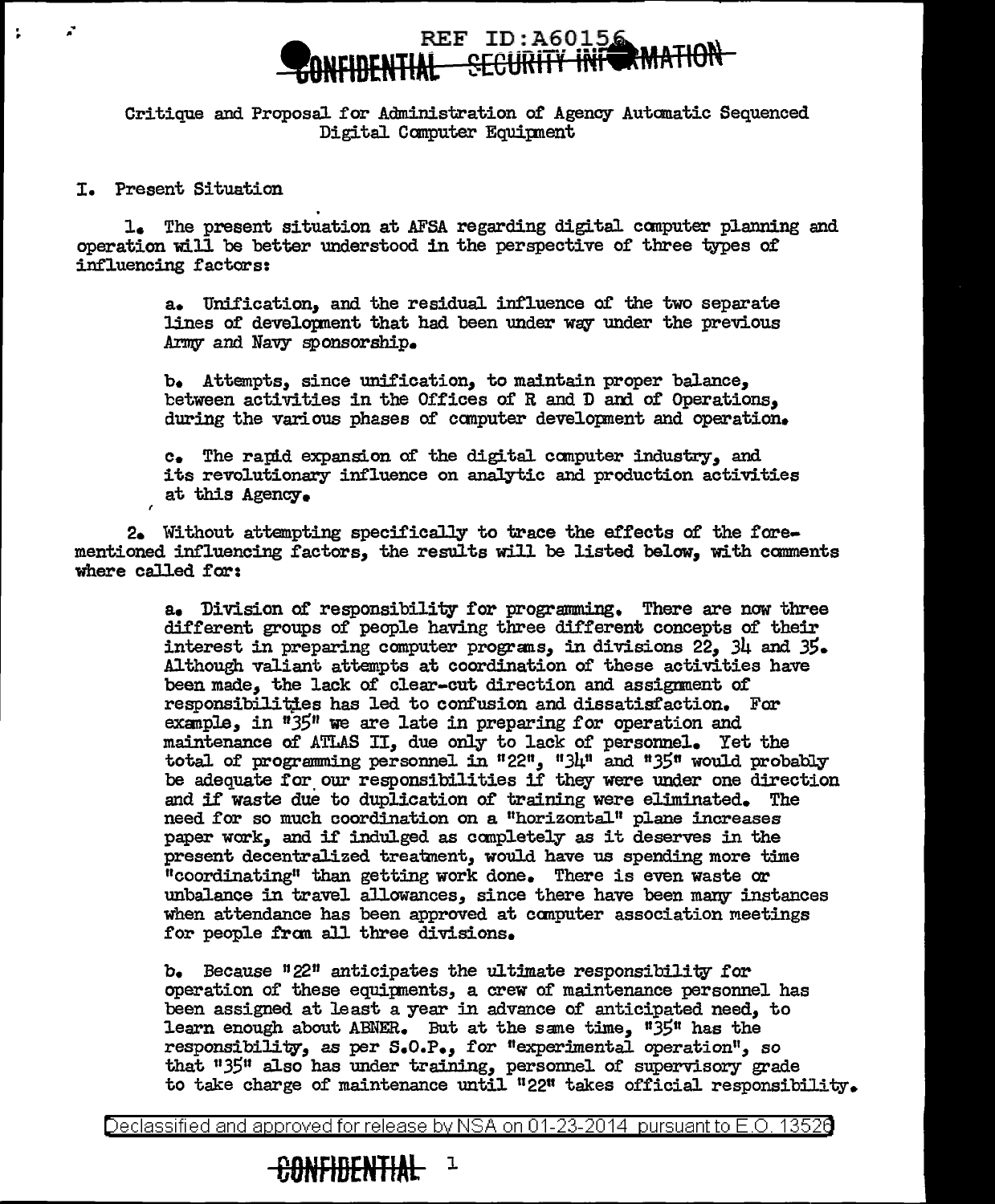## $\bigoplus_{i\in\mathbb{N}}\mathcal{W}$ FHJEN TIME ID:A60156

A similar criticism can be made in the case of ATLAS I. Furthermore, even this official policy is not followed strictly; it is understood that upon delivery and installation of DELLA, "22" maintenance personnel will go to work directly, and *<sup>11</sup> 3511* people will not even come into the p:i.cture.

c. In order for "22" to be abreast of developments in the field and to have same influence on features of Agency machines under construction, they are building up a staff of people, independently of *"3511* and are kept informed on technical progress in "35" and by contractors. In many cases, decisions to obtain equipment or decisions affecting specific features are made in "35" without full concurrence of "22". The latter resent this on the grounds that they  $(22)$  are to be the ultimate users and should have greater voice in such decisions. Actually, it is likely that both  $"22"$  and  $"35"$  are partly right.

d. Fran one point of view, the future o£ Agency computer equipment should be likened to a wartime period in Machine Division history. Operational experience with punched card equipment led to formation of a group within that division who developed equipment or proposed and designed equipment to be constructed outside. During that period a very healthy attitude made possible the construction, as wartime needs developed, of such important devices as the slide-run attachments, bruteforce attachments, key-finder, characteristic message locator, and other devices operable in conjunction with standard IIM equipnent. The ana1ogyto be drawn is that computer-type equipment is likewise in the early stages of development in which the direction of the principal advances will be determined by people Who gain experience in a11 phases of their operation. The interplay of the various factors influencing changes in equipnent design is nowhere more intimate than in the digital canputer field. The following are typical questions that immediately involve programmers, cryptanalysts, operators, maintenance men, mathematicians, and design engineers:

a. Determination of the degree of specilization to build into individua1 orders;

- b. How reliable are certain newly tried engineering techniques;
- c. What is the proper emphasis to give to built-in checks;
- d. The effect on programming techniques of various new design proposals;
- e. Relative operational dependability of serial-versus paralleltype construction;
- f. To what extent are certain cryptana~ic attacks amenable to digital computer programming techniques, and at what point should specialized equipment be recommended;

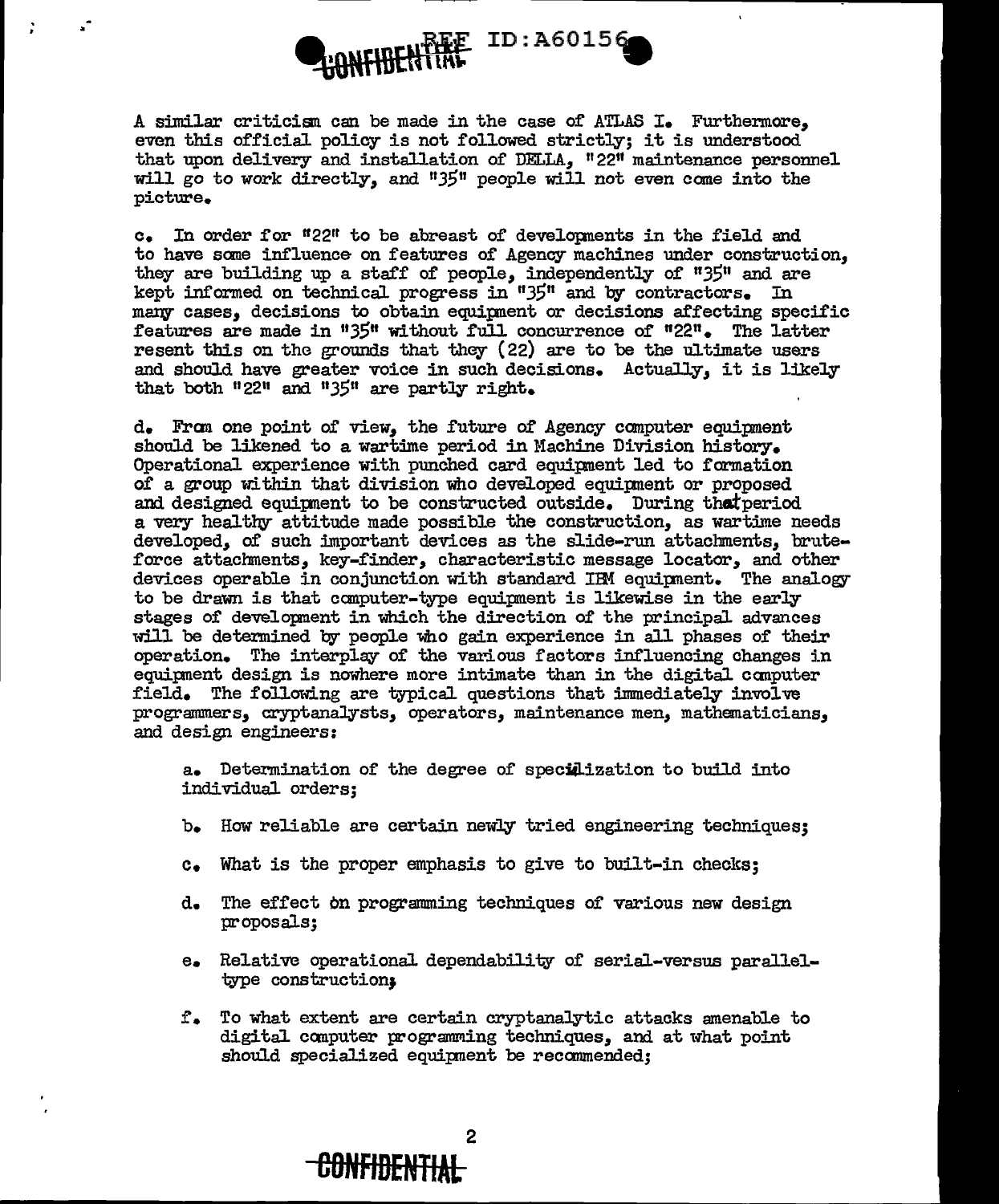

Yet under the present setup, every such question should properly be considered by personnel in at least two, and sometimes four divisions, and overlaps "offices". The amount of coordinating is too great, and it is unsatisfactory since no authority is present to enforce a decision. One serious result of this has been that decisions on technical matters are too often made by administrative supervisors at an echelon too high for good technical continuity. The chains of command in the various administrative groups having day-to-day interest in the computer field do not actually come together except at the level of Director of the Agency1

II. Proposed Solution

Ã

1. It is proposed that a new division be created within the Office of Operations, called Digital Computer Division. It would have responsibility for all activities in the field of general purpose automatic sequenced equipment, with exception of that research and development work necessary to keep abreast or ahead of outside engineering accomplishments and techniques having possible applications in this field. The latter activity should be retained by the appropriate branch in 35.

2. The following is a proposed Table of Organization for a Digital Computer Division;



<del>-CONFIDENTIAL</del>